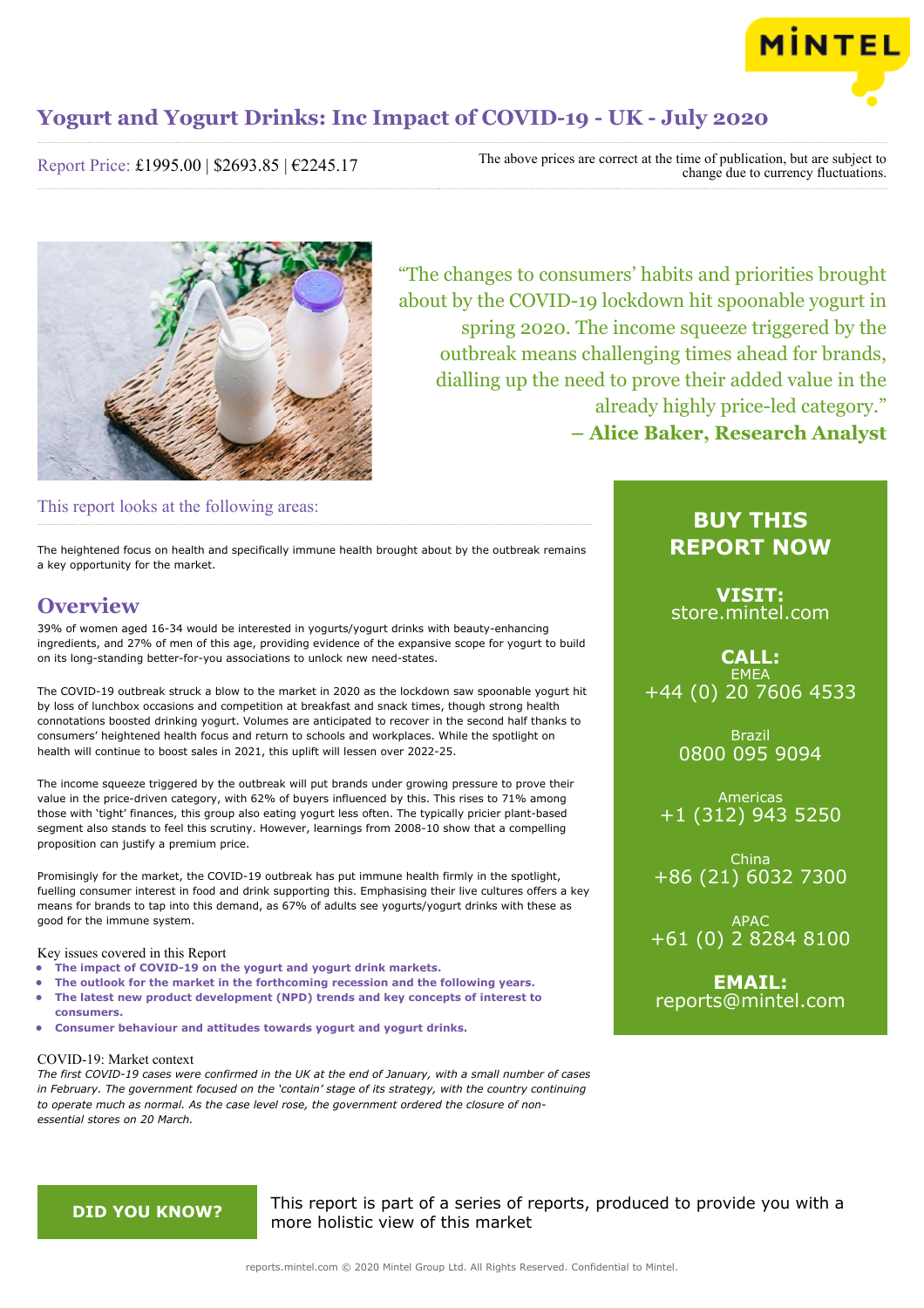

### Report Price: £1995.00 | \$2693.85 | €2245.17

The above prices are correct at the time of publication, but are subject to change due to currency fluctuations.

*A wider lockdown requiring people to stay at home except for essential shopping, exercise and work 'if absolutely necessary' followed on 23 March. Initially, a three-week timeframe was put on the measures, which was extended in mid-April for another three weeks.*

*Some primary schools reopened for Reception, Year 1 and Year 6 pupils on 1 June, 2020. However, not all schools re-admitted pupils, particularly in areas hardest hit by the pandemic, and parents were given the option not to send children to school if they were uncomfortable about doing so. Pupils in all year groups are not expected to be back in school until September.*

*The Health Protections Regulations 2020 came into effect on 15 June, allowing the reopening of all non-essential stores in England as well as the mandatory use of face coverings on public transport. Pubs, restaurants, hotels and hairdressers were able to reopen on 4 July, with many beauty businesses following on 13 July. From 24 July, it became mandatory to wear face coverings in shops and supermarkets.*

### Economic and other assumptions

*Mintel's economic assumptions are based on the Office for Budget Responsibility's central scenario included in its July 2020 Fiscal Sustainability Report. The scenario suggests that UK gross domestic product (GDP) could fall by 12.4% in 2020, recovering by 8.7% in 2021, and that unemployment will reach 11.9% by the end of 2020, falling to 8.8% by the end of 2021.*

*The current uncertainty means that there is wide variation on the range of forecasts however, and this is reflected in the OBR's own scenarios. In its upside scenario, economic activity returns to pre-COVID-19 levels by Q1 2021. Its more negative scenario, by contrast, would mean that GDP doesn't recover until Q3 2024.*

*We are working on the assumption that a vaccine will be available by mid-2021, but that there will be continued disruption to both domestic and global markets for some time after that.*

### Products covered in this Report

This Report examines the UK retail market for yogurts and yogurt drinks. Sales through foodservice establishments are excluded.

Mintel's definition of yogurt includes spoonable yogurt, fromage frais and yogurt drinks. Functional fermented milk drinks such as Yakult are included in the Report since cultures similar to those contained therein feature in products positioned as yogurt. The market size includes quark as it is a fermented dairy product, however its share of the market is small.

# BUY THIS REPORT NOW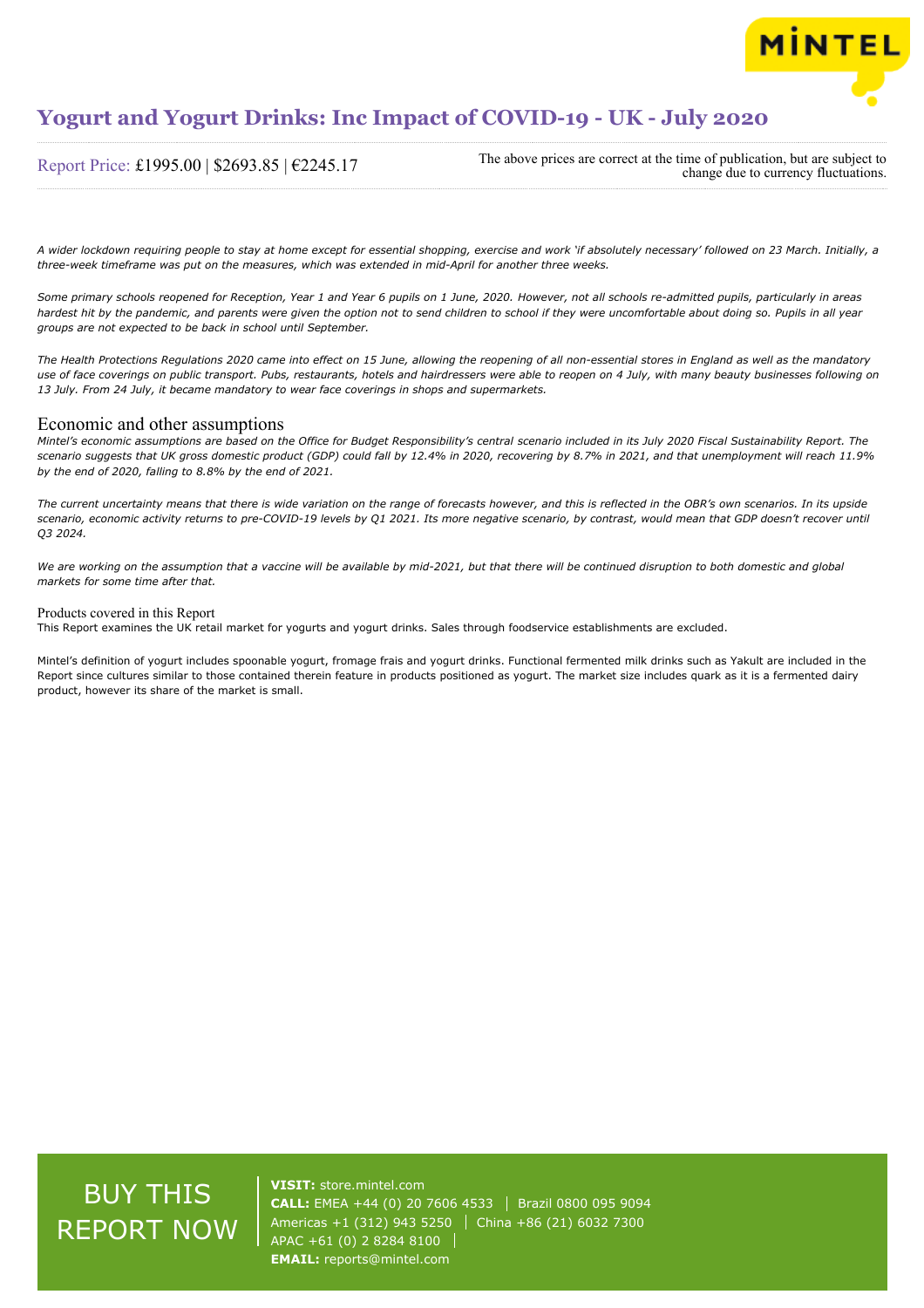

Report Price: £1995.00 | \$2693.85 | €2245.17

The above prices are correct at the time of publication, but are subject to change due to currency fluctuations.

## **Table of Contents**

| Key issues covered in this Report                                                                                                                                                         |
|-------------------------------------------------------------------------------------------------------------------------------------------------------------------------------------------|
| COVID-19: Market context                                                                                                                                                                  |
| Economic and other assumptions                                                                                                                                                            |
| Products covered in this Report                                                                                                                                                           |
| <b>Executive Summary</b>                                                                                                                                                                  |
| Impact of COVID-19 on the industry<br>Figure 1: Short-, medium- and long-term impact of COVID-19 on yogurt and yogurt drinks, 23 July 2020                                                |
| COVID-19 fuels focus on health and immune health                                                                                                                                          |
| The pandemic is expected to further boost plant-based trend                                                                                                                               |
| The market                                                                                                                                                                                |
| Category growth over 2015-20 masks volatile sales performance                                                                                                                             |
| National lockdown hinders spoonable but boosts drinking yogurts                                                                                                                           |
| Value sales growth expected to outpace volumes over 2020-25<br>Figure 2: Value sales forecast for spoonable and drinking yogurts, 2015-25                                                 |
| Milk-price volatility impacts prices of other dairy products                                                                                                                              |
| Renewed government focus on the nation's weight                                                                                                                                           |
| Ageing UK population offers little support to spoonable yogurt                                                                                                                            |
| Companies and brands                                                                                                                                                                      |
| Müller loses share, Total and Alpro gain in spoonable yogurt<br>Figure 3: Leading brands' sales in the UK spoonable yogurts market, by value, 2018/19-2019/20                             |
| Modest growth for Actimel lifts the yogurt drinks segment<br>Figure 4: Leading brands' sales and share in the UK drinking yogurts market, by value and volume, 2018/19-2019/20            |
| Low/no/reduced fat remains top health claim in 2019, no added sugar rising<br>Figure 5: New product launches in the UK yogurt/yogurt drink market, by top selected health claims, 2016-20 |
| Dairy-free claims rise but remain niche                                                                                                                                                   |
| Further activity in kefir and skyr                                                                                                                                                        |
| Müller leads on advertising in 2019                                                                                                                                                       |
| The consumer                                                                                                                                                                              |
| Eight in ten adults eat yogurt<br>Figure 6: Usage of yogurt and yogurt drinks, May 2020                                                                                                   |
| Consumers' financial health is pivotal for the category<br>Figure 7: Usage frequency for yogurt and yogurt drinks, May 2020                                                               |
| Use as ingredients holds further potential for yogurt and yogurt drinks<br>Figure 8: Usage occasions for yogurt and yogurt drinks, by serve, May 2020                                     |
| Breakfast dominates for yogurt drinks, spoonable yogurt has more varied usage<br>Figure 9: Usage occasions for yogurt and yogurt drinks, by mealtime, May 2020                            |

# BUY THIS REPORT NOW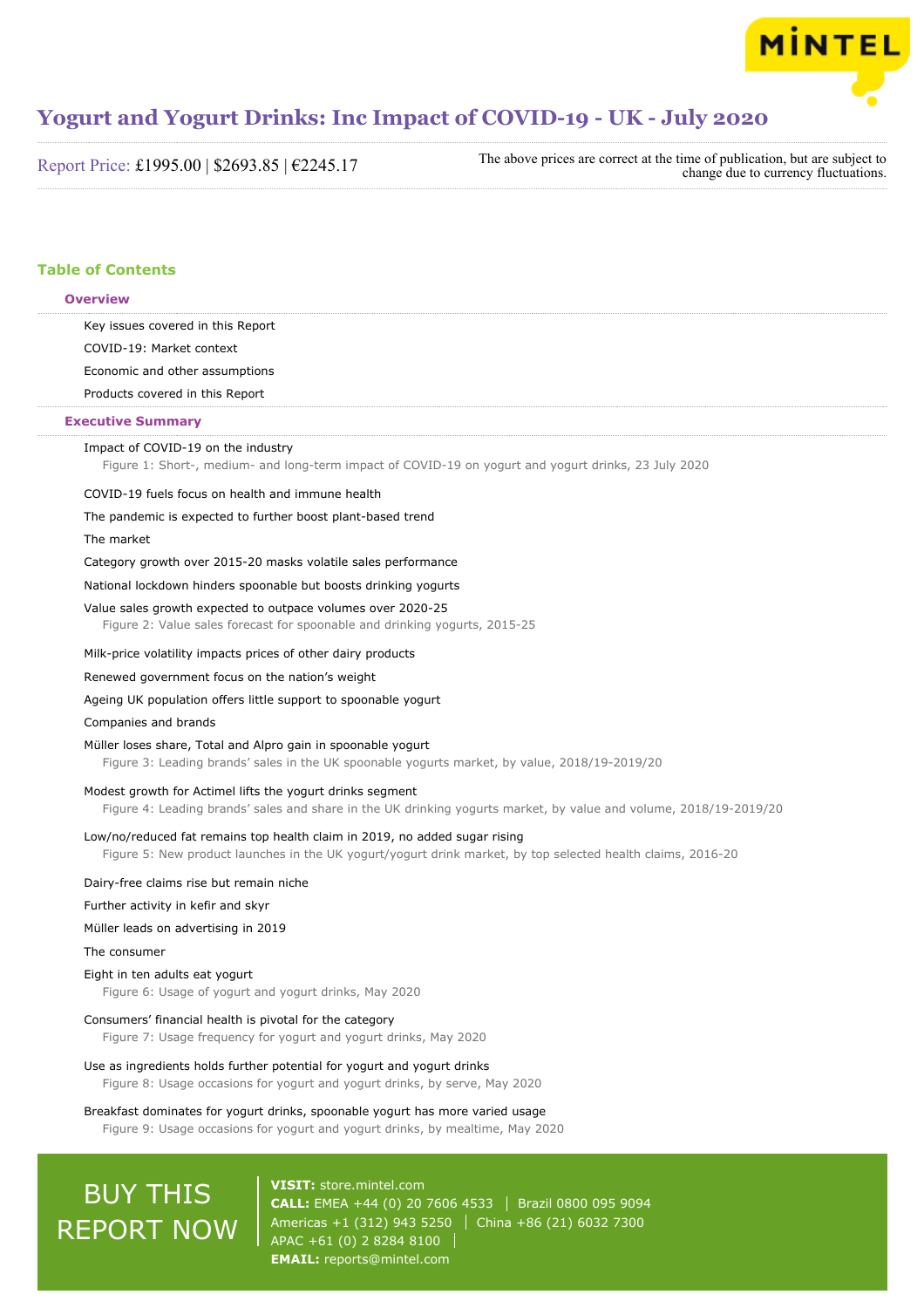

Report Price: £1995.00 | \$2693.85 | €2245.17 The above prices are correct at the time of publication, but are subject to change due to currency fluctuations.

Yogurts must deliver on taste, even as many buyers focus on health Figure 10: Choice factors for yogurt and yogurt drinks, May 2020 Yogurts/yogurt drinks with sugar alternatives and plant-based yogurts with a smooth texture appeal Figure 11: Interest in innovation in yogurt and yogurt drinks, May 2020 Flag up live cultures on-pack to tap into heightened focus on immune health Figure 12: Attitudes towards yogurt and yogurt drinks, May 2020 What we think The market National lockdown hinders spoonable but boosts drinking yogurts Value sales growth expected to outpace volumes over 2020-25 Consumers' financial health is pivotal for the category The consumer COVID-19 fuels focus on health… …particularly immune health The pandemic is expected to further boost plant-based trend COVID-19 scratch cooking trend provides opportunities for yogurt Companies and brands The economic downturn triggered by COVID-19 will heighten focus on price 2008-10 recession shows the potential of added value Large players are better placed to weather disruption from COVID-19 Brands drive relevance with digital marketing Flag up live cultures on-pack to tap into consumers' increased focus on immune health The facts The implications Plant-based yogurts remain a segment to watch but must justify their price The facts **Impact of COVID-19 on Yogurt and Yogurt Drinks Issues and Insights**

The implications

Yogurt can tap into the current disruption to gain ground as a snack

The facts

The implications

### **The Market – What You Need to Know**

Category growth over 2015-20 masks volatile sales performance National lockdown hinders spoonable but boosts drinking yogurts Value sales growth expected to outpace volumes over 2020-25 Milk-price volatility impacts prices for other dairy products Renewed government focus on the nation's weight

# BUY THIS REPORT NOW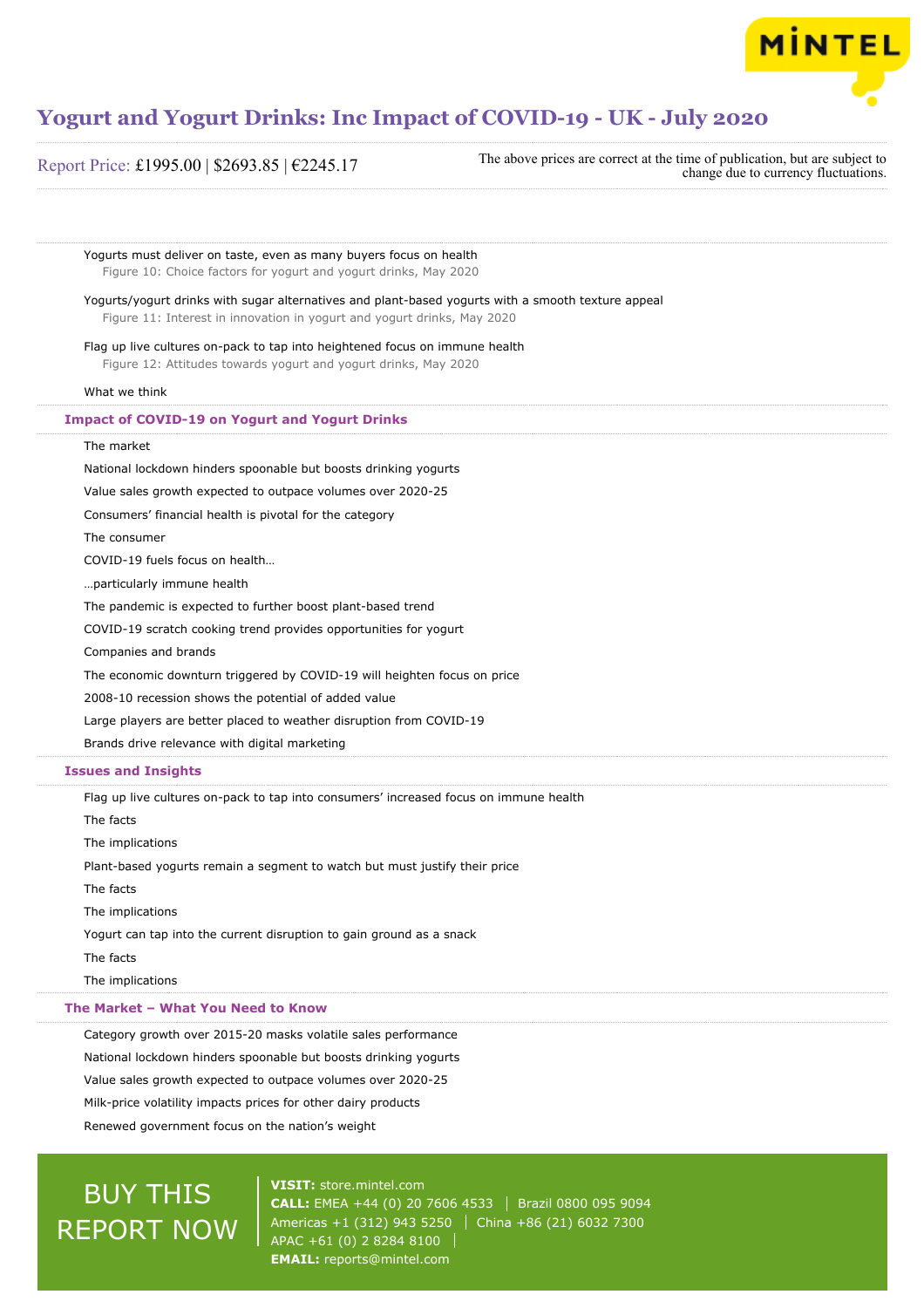

Report Price: £1995.00 | \$2693.85 | €2245.17

The above prices are correct at the time of publication, but are subject to change due to currency fluctuations.

| Ageing UK population offers little support to spoonable yogurt                                                                                                                   |
|----------------------------------------------------------------------------------------------------------------------------------------------------------------------------------|
| <b>Market Size and Forecast</b>                                                                                                                                                  |
| COVID-19 - short-, medium- and long-term impact on the industry<br>Figure 13: Short-, medium- and long-term impact of COVID-19 on yogurt and yogurt drinks, 23 July 2020         |
| Category growth over 2015-20 masks volatile sales performance                                                                                                                    |
| National lockdown hinders spoonable yogurts while boosting drinking yogurts                                                                                                      |
| Second half of 2020 predicted to make up for weak first half<br>Figure 14: Value and volume sales of spoonable and drinking yogurt (prepared on 23 July, 2020), 2015-25          |
| Value sales growth expected to outpace volumes over 2020-25                                                                                                                      |
| Ongoing consumer health focus and scratch cooking drive will benefit the category                                                                                                |
| Recession triggered by COVID-19 should have limited effect on category sales<br>Figure 15: Market size for UK retail volume and value sales of yogurt and yogurt drinks, 2008-13 |
| Ageing of the UK population to hinder volume sales of spoonable yogurts                                                                                                          |
| Post-Brexit situation to drive category inflation over 2020-25<br>Figure 16: Value sales forecast for spoonable and drinking yogurts, 2015-25                                    |
| Figure 17: Volume sales forecast for spoonable and drinking yogurts, 2015-25                                                                                                     |
| Forecast methodology                                                                                                                                                             |
| <b>Market Segmentation</b>                                                                                                                                                       |
| National lockdown hits sales of spoonable yogurt<br>Figure 18: Value and volume sales of spoonable yogurt, 2015-20                                                               |
| Drinking yogurt is boosted by the COVID-19 outbreak<br>Figure 19: Value and volume sales of drinking yogurts, 2015-20                                                            |
| <b>Market Drivers</b>                                                                                                                                                            |
| Milk-price volatility impacts prices for other dairy products                                                                                                                    |
| Nationwide lockdown boosts volume sales of drinking yogurts but hinders spoonable yogurts                                                                                        |
| Renewed government focus on the nation's weight                                                                                                                                  |
| The UK's trade relations post-Brexit are crucial for the category                                                                                                                |
| Ageing UK population offers little support to spoonable yogurt<br>Figure 20: Trends in the age structure of the UK population, 2014-19 and 2019-24                               |
| <b>Companies and Brands - What You Need to Know</b>                                                                                                                              |
| Müller loses share, Total and Alpro gain in spoonable yogurt                                                                                                                     |
| Modest growth for Actimel lifts the yogurt drinks segment                                                                                                                        |
| L/N/R fat remains top health claim in 2019, no added sugar rising                                                                                                                |
| Dairy-free claims rise but remain niche                                                                                                                                          |
| Further activity in kefir and skyr                                                                                                                                               |
| Müller leads on advertising in 2019                                                                                                                                              |
| <b>Market Share</b>                                                                                                                                                              |
| Müller brands lose out in volatile spoonable yogurt market                                                                                                                       |

**BUY THIS** REPORT NOW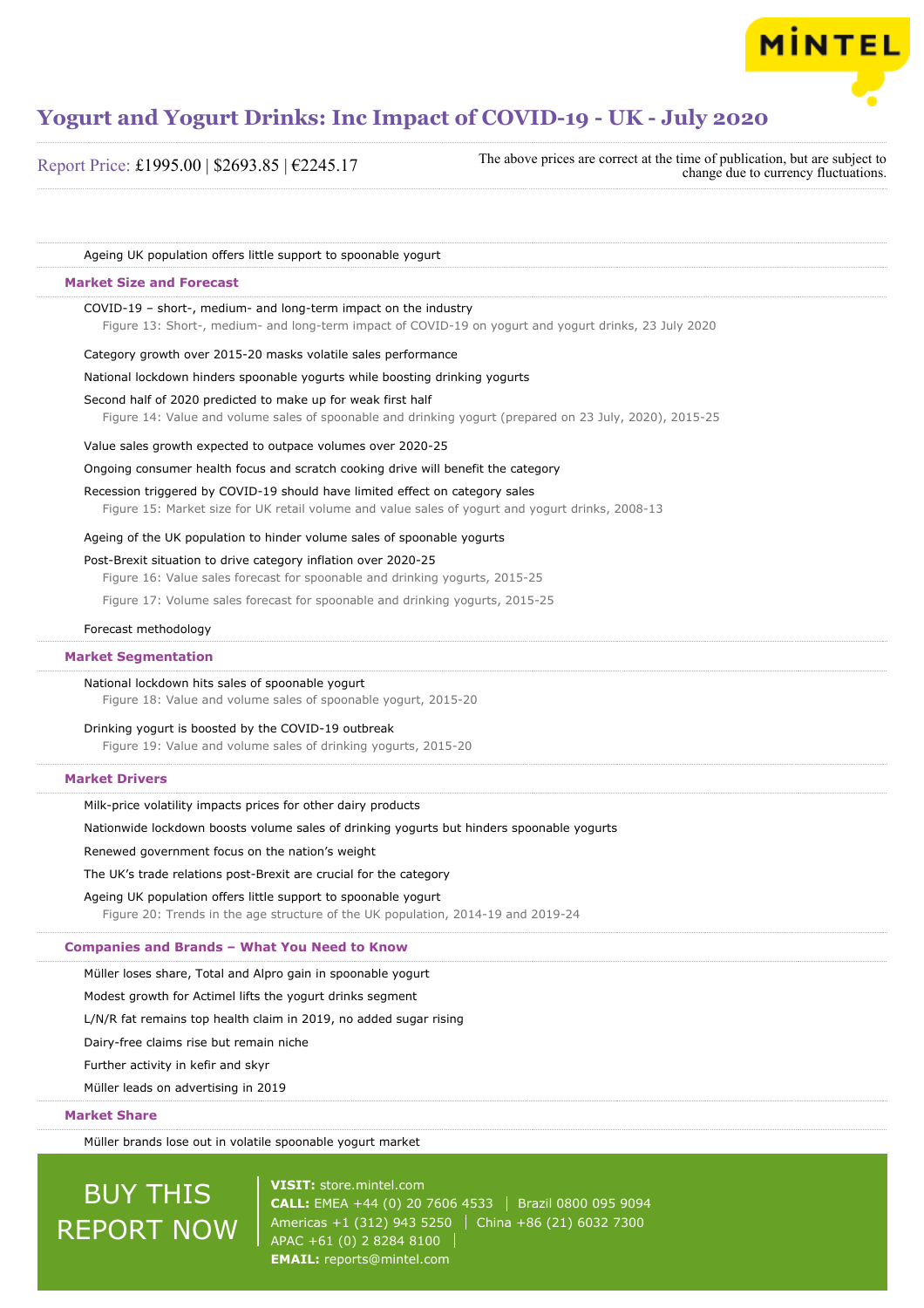

Report Price: £1995.00 | \$2693.85 | €2245.17

The above prices are correct at the time of publication, but are subject to change due to currency fluctuations.

### Further sales decline for Müllerlight

### Müller Corner's 2018-19 bounce proves short-lived

Figure 21: Leading brands' sales and share in the UK spoonable yogurts market, by value and volume, 2017/18-2019/20

### Growth in Greek-/natural yogurt segment boosts Total

### Alpro continues to benefit from growth in the free-from category

### Large players are better placed to weather disruption from COVID-19

Figure 22: Leading brand owners' sales and share in the UK spoonable yogurts market, by value and volume, 2017/18-2019/20

### Learnings from 2008-10 recession show that value is not just about price

### Modest growth for Actimel lifts the yogurt drink segment

Figure 23: Leading brands' sales and share in the UK drinking yogurts market, by value and volume, 2017/18-2019/20

### **Launch Activity and Innovation**

### L/N/R fat remains the primary health claim in 2019

Figure 24: New product launches in the UK yogurt/yogurt drink market, by top 10 health claims (sorted by 2019), 2016-20

### Müller continues to expand Müllerlight range

Figure 25: Examples of Müllerlight launches with flavours inspired by seasonal sweet baked goods, 2019-20

### Fage launches natural-sugars-only yogurts

#### Yoplait Zero emphasises its real fruit content

Figure 26: Examples of low-fat and no added sugar yogurts, 2019-20

### Sainsbury's low-fat split pots offer competition for Müller Corner

Figure 27: Sainsbury's Tip 'n' Mix Vanilla Yogurt with Cereal Balls, 2019

### No-added-sugar claims rise in 2019

Danone emphasises the clean-label credentials of its Simply Fruit range…

### …and continues the added-veg trend

### Arla experiments with textures and formats with the Explorers range

Figure 28: Examples of yogurt launches with natural sugars only, 2019-20

### Low-/reduced sugar claims are rare in the yogurt/yogurt drinks category

### Arla launches children's yogurt with 'bubbles'

### Yeo Valley draws on Somerset traditions with 'kerned' yogurt

Figure 29: Examples of spoonable yogurt launches with low-/reduced sugar claims, 2019-20

Environmentally friendly packaging claims are widespread, but with little real innovation

Figure 30: Share of new product launches with ethical claims in the UK yogurt/yogurt drink market (sorted by 2019), 2016-20

### Planet Organic explores plastic alternatives

Figure 31: Planet Organic launches on-the-go yogurt in plastic-free packaging, 2020

### Dairy-free claims rise but remain niche

Figure 32: Share of new product launches with free-from claims in the UK yogurt/yogurt drinks market, (sorted by 2019), 2016-20

### Oatly enters the yogurt category

### Danone explores oat milk yogurts

Figure 33: Oat milk-based yogurt launches from Danone, 2020

### Alpro launches its first oat milk-based variant

# **BUY THIS** REPORT NOW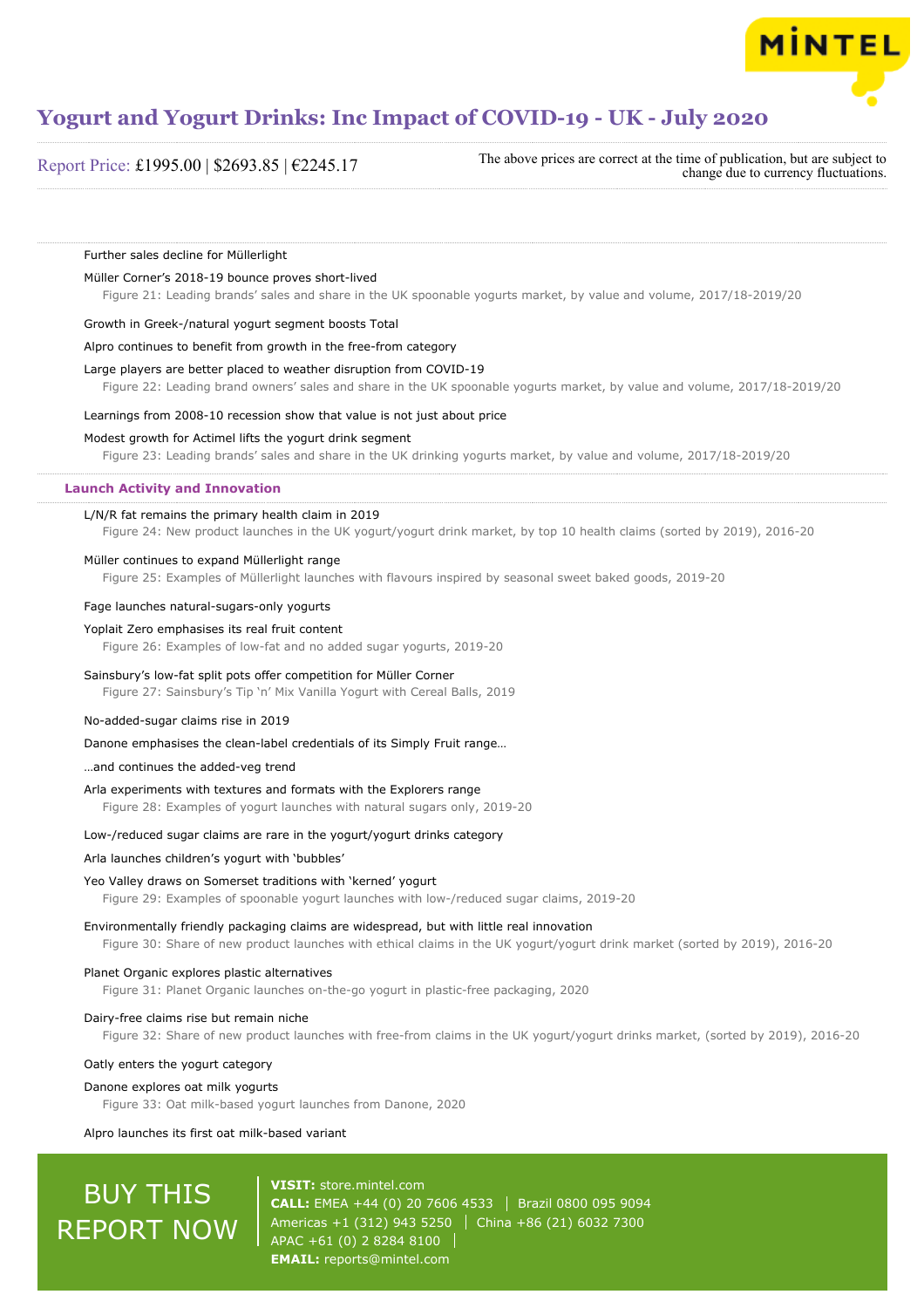

### Report Price: £1995.00 | \$2693.85 | €2245.17

The above prices are correct at the time of publication, but are subject to change due to currency fluctuations.

**MINTEL** 

Brands and retailers look to coconut milk yogurts Figure 34: Examples of coconut milk-based yogurt launches, 2019

### Coconut milk children's yogurts brand Little Bandits makes its debut

Tesco provides a rare example of a dairy-free fromage frais

Figure 35: Dairy-free fromage frais launch from Tesco, 2020

### On-the-go products are an underutilised opportunity

On-the-go claims in 2019 appear mainly on children's products Figure 36: Children's yogurt launches with on-the-go claims from The Collective, 2019-20

### Onken introduces pouched version of its Naked yogurt range

Figure 37: Example of Onken Naked in pouched format, 2019

### Further activity in kefir

### Crossover brands enter the kefir category

Figure 38: Examples of kefir launches from crossover brands, 2020

### Biotiful Dairy launches children's pouched kefirs

Figure 39: Children's kefir launch from Biotiful Dairy, 2020

#### Dairy-free kefir aims for a premium positioning

Figure 40: Example of dairy-free kefir launch, 2019

### Skyr/Icelandic-style yogurts appear in new formats

### Müller launches its first-ever skyr product with new Corner variants

### Graham's Dairy launches UK's first pouched skyr

### Arla introduces Icelandic-style pouring yogurt

Figure 41: Examples of skyr/Icelandic-style yogurt launches by brand, 2019-20

### Own-label launches heat up the competition in the skyr/Icelandic-style yogurt segment

Figure 42: Examples of own-label skyr/Icelandic-style yogurt launches, 2019-20

### Organic brands highlight animal welfare commitments

Figure 43: Examples of organic yogurt/yogurt drink launches with animal welfare claims, 2019-20

### St Helen's Farm launches layered goat's milk yogurts

Figure 44: St Helen's Farm launches unusual example of a layered goat's milk yogurt, 2020

### **Advertising and Marketing Activity**

### Müller leads on advertising in 2019

Figure 45: Total above-the-line, online display and direct mail advertising expenditure on yogurt and yogurt drinks, by top ten advertisers, (sorted by 2019), 2019-20

### Müllerlight draws on ancient Olympian imagery and promotes permissibility message

### Müller Corner is portrayed as part of an active lifestyle...

#### …and praises individuality and creativity

Figure 46: Image from the Müller Corner "Yog Art" campaign, 2020

### …which it promotes as helping people to stay connected during the lockdown

### Fage Total focuses on plain Greek yogurt's indulgent aspects

### Recipe suggestions used to demonstrate plain yogurt's versatility

Figure 47: Example of Fage Total recipe promoting yogurt as a guilt-free sweet treat, 2020

# **BUY THIS** REPORT NOW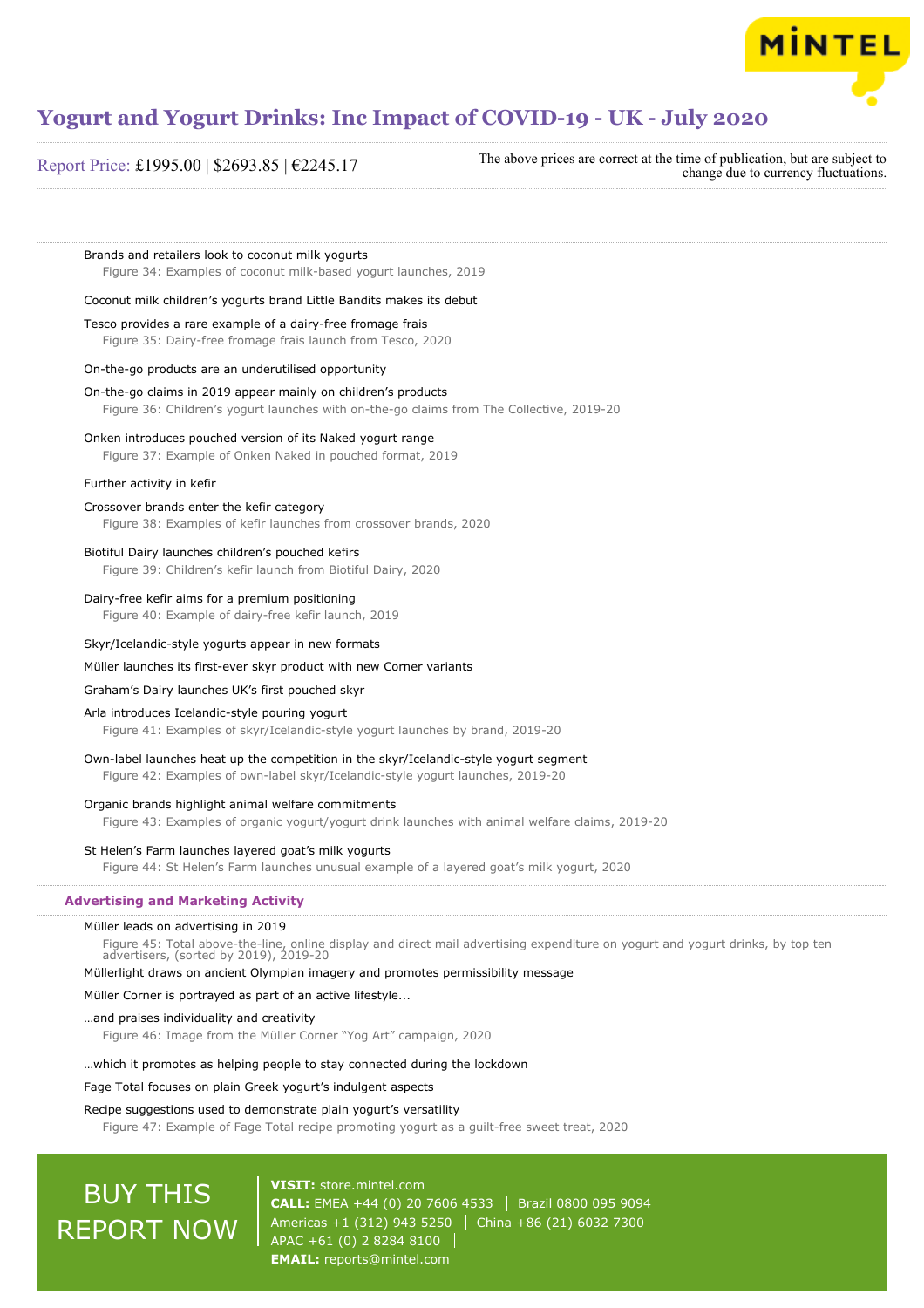

### Report Price: £1995.00 | \$2693.85 | €2245.17

The above prices are correct at the time of publication, but are subject to change due to currency fluctuations.

Figure 48: Example of Fage Total recipe positioned as a children's project, 2020

Danone concentrates spending on Activia and Actimel

Activia continues to link improved gut health with happiness…

### …and with staying healthy even amid lockdown restrictions

Figure 49: Facebook post by Activia as part of the "Love What's Inside" campaign, 2020

Actimel celebrates "Everyday Heroes" during the pandemic

Arla Skyr focuses on determination and overcoming obstacles

Arla Explorers promoted as 'for adventurous kids'

Yakult targets families as it continues to push associations with science

"Wellbeing with Yakult" campaign centres on mental as well as physical health

Figure 50: Facebook post by Yakult in the "Wellbeing with Yakult" series, 2020

### Petits Filous puts its Change4Life endorsement front and centre

### Nielsen Ad Intel coverage

### **Brand Research**

### Brand map

Figure 51: Attitudes towards and usage of selected brands, June 2020

#### Key brand metrics

Figure 52: Key metrics for selected brands, June 2020

### Brand attitudes: Müller Corner and Yeo Valley score highly on quality perceptions Figure 53: Attitudes, by brand, June 2020

### Brand personality: Müller Corner scores highest on the fun factor Figure 54: Brand personality – macro image, June 2020

## Actimel and Activia are the most widely seen as healthy

Figure 55: Brand personality – micro image, June 2020

### Brand analysis

### Müller Corner is the most widely seen as delicious and fun

Figure 56: User profile of Müller Corner, June 2020

### Activia scores well on health associations

Figure 57: User profile of Activia, June 2020

### Yeo Valley has a strong ethical and healthy image

Figure 58: User profile of Yeo Valley, June 2020

### Müllerlight does well on the fun factor

Figure 59: User profile of Müllerlight, June 2020

Actimel has a younger user group than is usual for yogurt drinks

Figure 60: User profile of Actimel, June 2020

### Arla Skyr is seen widely as natural and (somewhat) authentic

Figure 61: User profile of Arla Skyr, June 2020

### **The Consumer – What You Need to Know**

Eight in ten adults eat yogurt

# BUY THIS REPORT NOW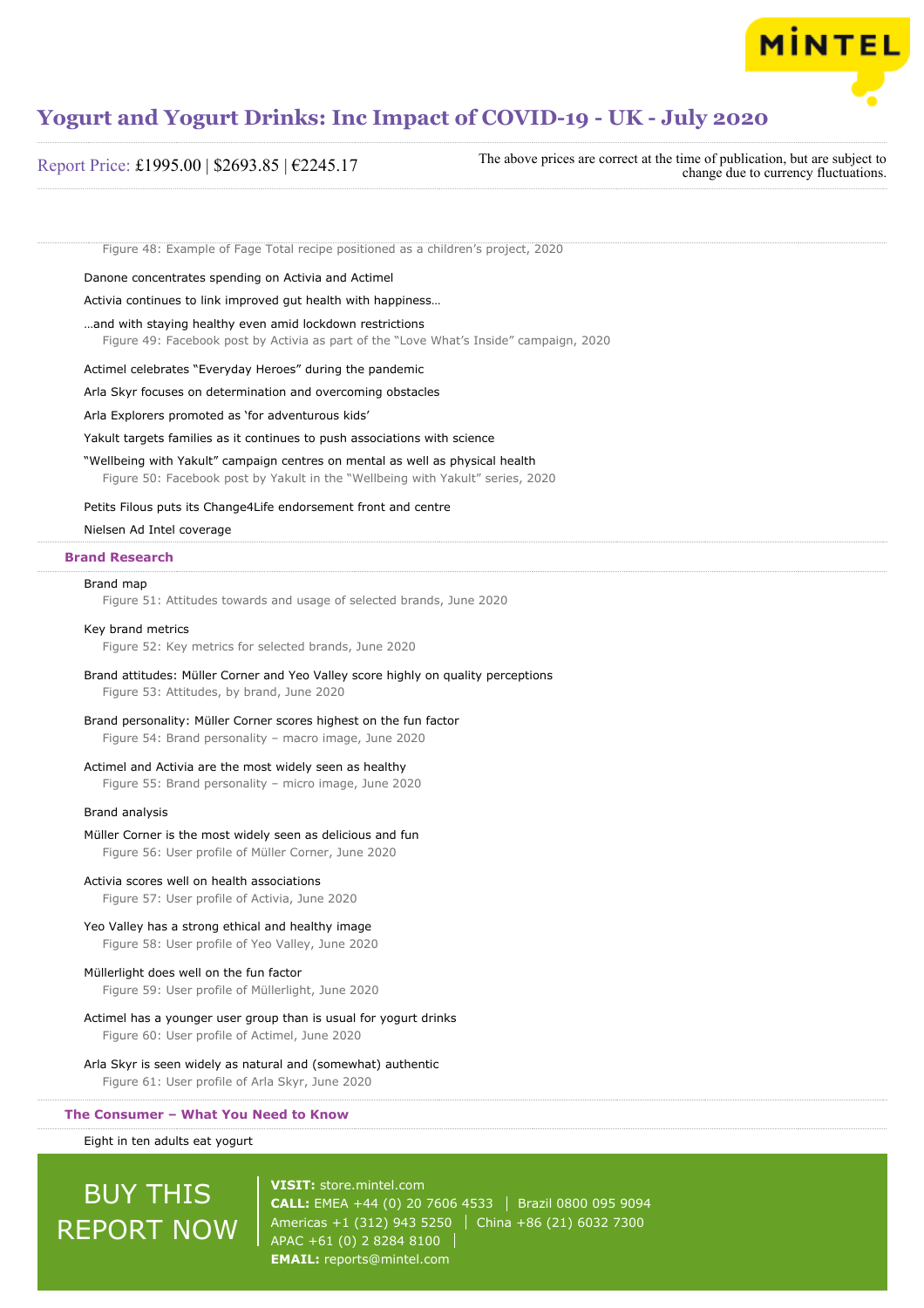

Report Price: £1995.00 | \$2693.85 | €2245.17

The above prices are correct at the time of publication, but are subject to change due to currency fluctuations.

Consumers' financial health is pivotal for the category

Use as ingredients holds further potential for yogurt and yogurt drinks

Yogurts must deliver on taste, even as many buyers focus on health

Yogurts/yogurt drinks with sugar alternatives appeal to 41% of adults

Plant-based yogurts with a smooth texture interest a third of adults

Flag up live cultures on-pack to tap into heightened focus on immune health

### **Impact of COVID-19 on Consumer Behaviours**

### Boost to home cooking offers opportunities for the category

Figure 62: Consumers who plan on cooking more from scratch after the COVID-19/coronavirus outbreak than they used to (ie use/ prepare meals with raw ingredients), by gender and age, 23 April-7 May 2020 COVID-19 boosts interest in immune system benefits

A stronger focus on dental health would be timely

Potential for non-dairy yogurts/yogurt drinks to grow usage

COVID-19 expected to further boost flexitarian and plant-based trends

Headlines link human activity to pandemics

Figure 63: Changes in the environment being seen as a priority since the COVID-19 outbreak, by gender and age, 7-14 May 2020

### **Usage of Yogurt and Yogurt Drinks**

### Eight in ten adults eat yogurt

Figure 64: Usage of yogurt and yogurt drinks, May 2020

### Spoonable yogurts will lose out from ageing UK population

Child population is pivotal for spoonable yogurt

### Half of adults eat flavoured dairy yogurts

Figure 65: Usage of spoonable yogurt/fromage frais, by type, May 2020

### Usage of plain/flavoured non-dairy yogurts is low

### Fermented milk drinks usage peaks among under-35s

Figure 66: Usage of yogurt drinks/fermented milk drinks, May 2020

### **Usage Frequency for Yogurt and Yogurt Drinks**

### Drinking yogurts see more frequent usage than spoonable

### Over-55s are the most frequent users of yogurt drinks

Figure 67: Usage frequency for yogurt and yogurt drinks, May 2020

Consumers' financial health is pivotal for the category

### **Usage Occasions for Yogurt and Yogurt Drinks**

### Yogurt and yogurt drinks are normally enjoyed on their own

Figure 68: Usage occasions for yogurt and yogurt drinks, by serve, May 2020

Spoonable yogurt is more likely to be used as an ingredient

### COVID-19 scratch cooking trend provides opportunities for yogurt

Promote yogurt as a better-for-you substitute for cream in recipes

Leverage the homemade smoothies trend

### Breakfast occasion dominates for yogurt drinks, while spoonable yogurt has more varied usage

# BUY THIS REPORT NOW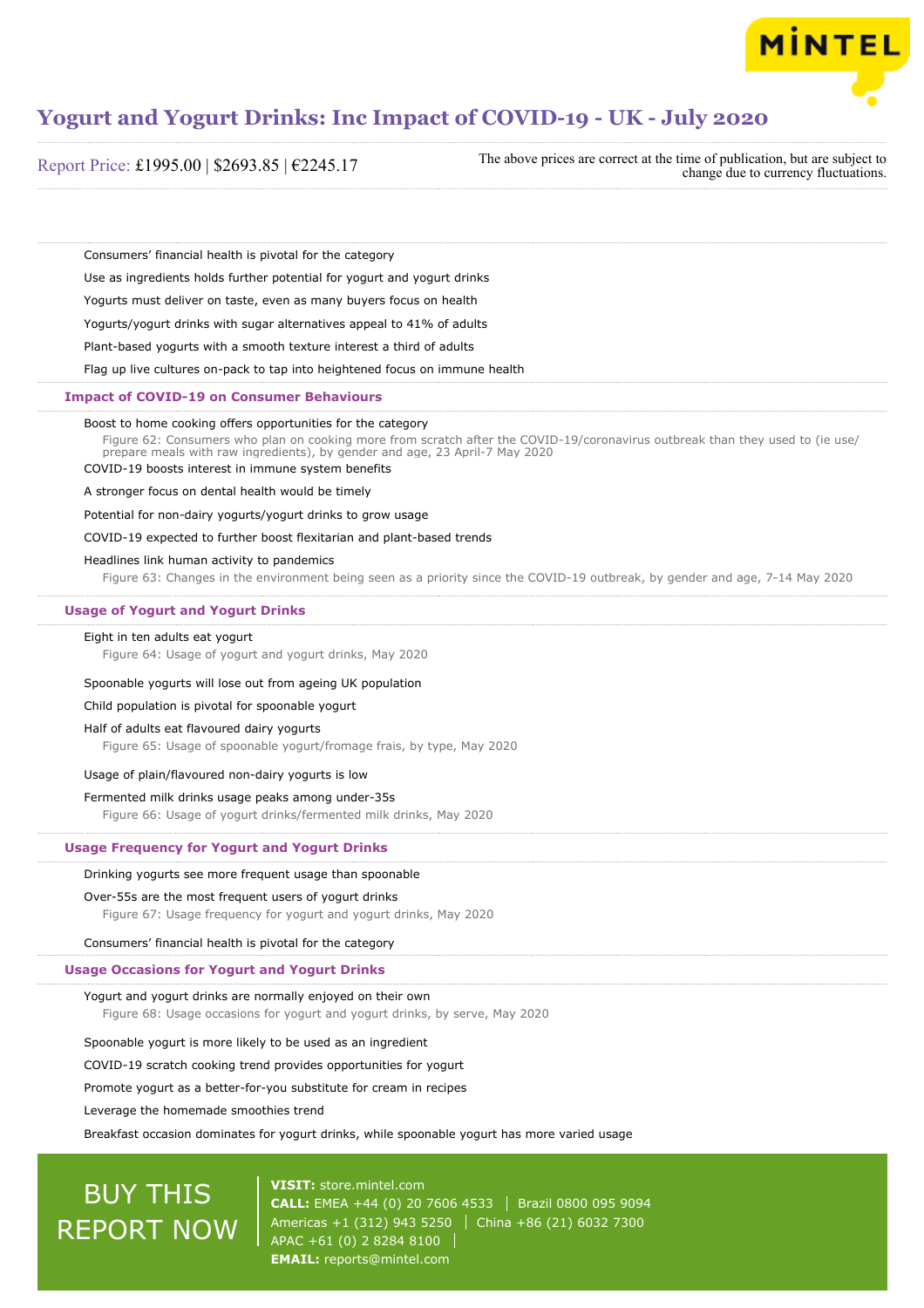

| Report Price: £1995.00   \$2693.85   $€2245.17$ |  |  |  |
|-------------------------------------------------|--|--|--|
|-------------------------------------------------|--|--|--|

The above prices are correct at the time of publication, but are subject to change due to currency fluctuations.

Figure 69: Usage occasions for yogurt and yogurt drinks, by mealtime, May 2020

Innovate with more sophisticated flavours to encourage evening usage of yogurt drinks Figure 70: International example of yogurt drink with cocktail-inspired flavour, 2019

Under-35s are the most likely to eat yogurt as a snack

Offer fortified yogurts to strengthen image as a healthier option for afternoon snacking

On-the-go formats attract strong consumer interest

### **Choice Factors for Yogurt and Yogurt Drinks**

### Yogurts must deliver on taste

Better-for-you yogurts' focus on indulgence remains highly relevant Figure 71: Choice factors for yogurt and yogurt drinks, May 2020

### Price influences 62% of buyers

Ethical and environmental considerations hold limited sway

### **Interest in Innovation in Yogurt and Yogurt Drinks**

Yogurts/yogurt drinks with sugar alternatives appeal to 41% of adults Figure 72: Interest in innovation in yogurt and yogurt drinks, May 2020

#### Brands use fruits to provide sweetness to no-added-sugar yogurts

Plant-based sweeteners warrant further exploration

### Plant-based yogurts with a smooth texture interest a third of adults

Dairy/plant-based yogurt blends appeal especially to younger Millennials

Figure 73: Live Real Farms Lactose Free Dairy + Almond Original Milk Blend, 2019

Dairy/plant-based yogurt blends can appeal on environmental grounds

Organic brands are a particularly good fit for dairy/plant-based blends

Yogurts/yogurt drinks with beauty-enhancing ingredients appeal especially to younger women

### Beauty or skin health claims are rare in yogurt/yogurt drinks category

Figure 74: International examples of yogurts/yogurt drinks making skin health claims, 2017-18

### **Attitudes towards Yogurt and Yogurt Drinks**

Flag up live cultures on-pack to tap into consumers' increased focus on immune health Figure 75: Attitudes towards yogurt and yogurt drinks, May 2020

### Plant-based yogurts' environmentally friendly image rarely translates to usage

### Emphasise non-dairy yogurts' taste more strongly to grow usage

Make the environmental benefits of switching to non-dairy yogurts tangible Figure 76: Facebook post from Alpro promoting the environmental 'savings' from switching to plant-based foods, 2020

### Dairy yogurts with good environmental credentials should highlight this on-pack

### Tangibility is needed to justify higher price

Figure 77: International examples of organic dairy product launches with on-pack statements about their environmental policies, 2020

Ambient yogurts can appeal both as a financially savvy and an environmentally friendly choice

### Ambient yogurt could leverage shelf-life and energy savings

### **Appendix – Data Sources, Abbreviations and Supporting Information**

# BUY THIS REPORT NOW